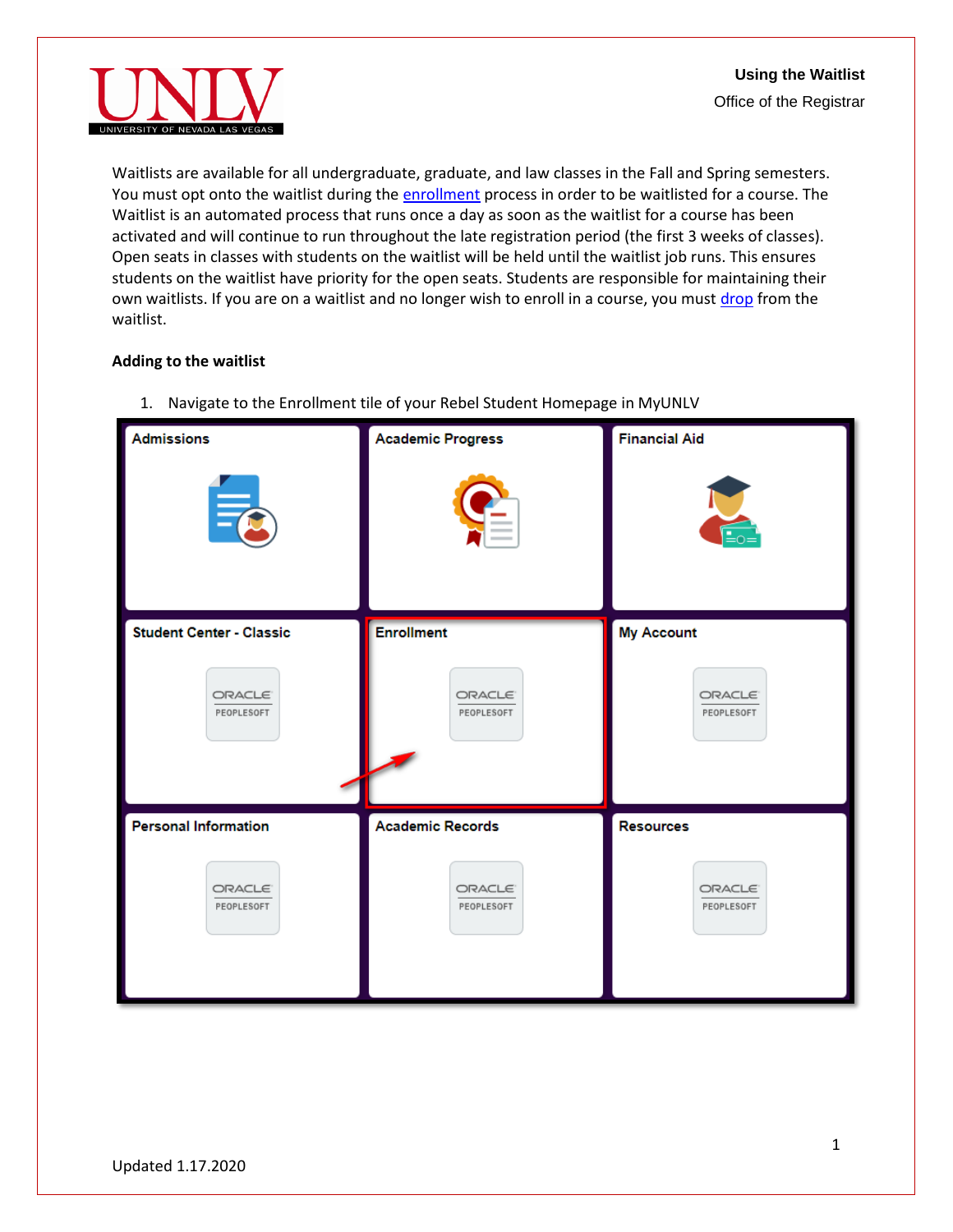

a. Navigate to the Class Search by clicking the Class Search and Enroll button and enter your keyword search

| <b>2019 Fall</b>               |                                                                                         |
|--------------------------------|-----------------------------------------------------------------------------------------|
| <b>View My Classes</b>         | Search For Classes                                                                      |
|                                | Enter keyword e.g. course, subject, class, topic                                        |
| <b>Final Exam Schedule</b>     | Additional ways to search                                                               |
|                                | $\blacktriangleright$ Favorites                                                         |
| <b>Shopping Cart</b>           | - Recently Viewed                                                                       |
| <b>Class Search and Enroll</b> | <b>HIST 100</b><br>Historical Issues and Contemporary Man<br>16 class options available |
| <b>Drop Classes</b><br>ᆍ       | <b>PEX 111</b><br>Jogging                                                               |
| <b>Update Classes</b><br>K     | 1 class option available                                                                |
| <b>Swap Classes</b>            | <b>HIST 260</b><br>Introduction to Native American History<br>1 class option available  |

i. The Open Classes Only filter is defaulted to being on. Since you are trying to waitlist you will need to remove the filter by clicking the 'x'

| $\overline{\phantom{a}}$ Class Status | <b>View Search Results</b>                                           |
|---------------------------------------|----------------------------------------------------------------------|
| Open Classes Only                     | 32 Courses with keyword: Psc                                         |
| Course Career                         | Open Classes Only (x)                                                |
| Graduate                              | 化                                                                    |
| Undergraduate                         | <b>PSC 100</b>                                                       |
| $\blacktriangleright$ Subject         | Nevada Constitution<br>2 Class Options Available                     |
| <b>PSC / Political Science</b>        | <b>PSC 101</b>                                                       |
| $\blacktriangleright$ Number of Units | <b>Introduction to American Politics</b><br>1 Class Option Available |
| 1-3 Units                             |                                                                      |
| 4-6 Units                             | <b>PSC 374</b><br>ш<br>Late Modern Political Theory                  |
| 7-12 Units                            | 1 Class Option Available                                             |

b. Click the class you want to the Waitlist for

| View My Classes                    | <b>PSC 101</b> |                                                |                                   |                    |                         |                                             |                 |                                  |            |
|------------------------------------|----------------|------------------------------------------------|-----------------------------------|--------------------|-------------------------|---------------------------------------------|-----------------|----------------------------------|------------|
| Shopping Cart                      |                | Add to favorite courses                        | Introduction to American Politics |                    |                         |                                             |                 |                                  |            |
| <b>Class Search and Enroll</b>     |                | ▶ Course Information<br>$\div$ Class Selection |                                   |                    |                         |                                             |                 |                                  |            |
| <b>同</b> Drop Classes              |                | Select a class option                          |                                   |                    |                         |                                             |                 | <b>Selected Filters</b>          | 15 options |
| Update Classes                     | Option         | <b>Status</b>                                  | <b>Session</b>                    | <b>Class</b>       | <b>Meeting Dates</b>    | <b>Days and Times</b>                       | Room            | <b>Seats</b>                     |            |
| Swap Classes                       |                | Open                                           | Regular Academic                  | 82527 - 1011 - LEC | 08/26/2019 - 12/07/2019 | <b>Tuesday Thursday</b><br>5:00PM to 6:45PM | <b>CBC A112</b> | Open Seats 2 of 213              |            |
| 「鼠<br><b>Browse Course Catalog</b> |                | <b>Wait List</b>                               | Regular Academic                  | 82518 - 1002 - LEC | 08/26/2019 - 12/07/2019 | Friday<br>8:30AM to 12:00PM                 | <b>WRI C151</b> | Waitlist Available Places 5 of 5 |            |
| Planner                            | 3              | <b>Wait List</b>                               | <b>Regular Academic</b>           | 82519 - 1003 - LEC | 08/26/2019 - 12/07/2019 | Thursday<br>5:30PM to 9:00PM                | <b>CBC C122</b> | Waitlist Available Places 4 of 5 |            |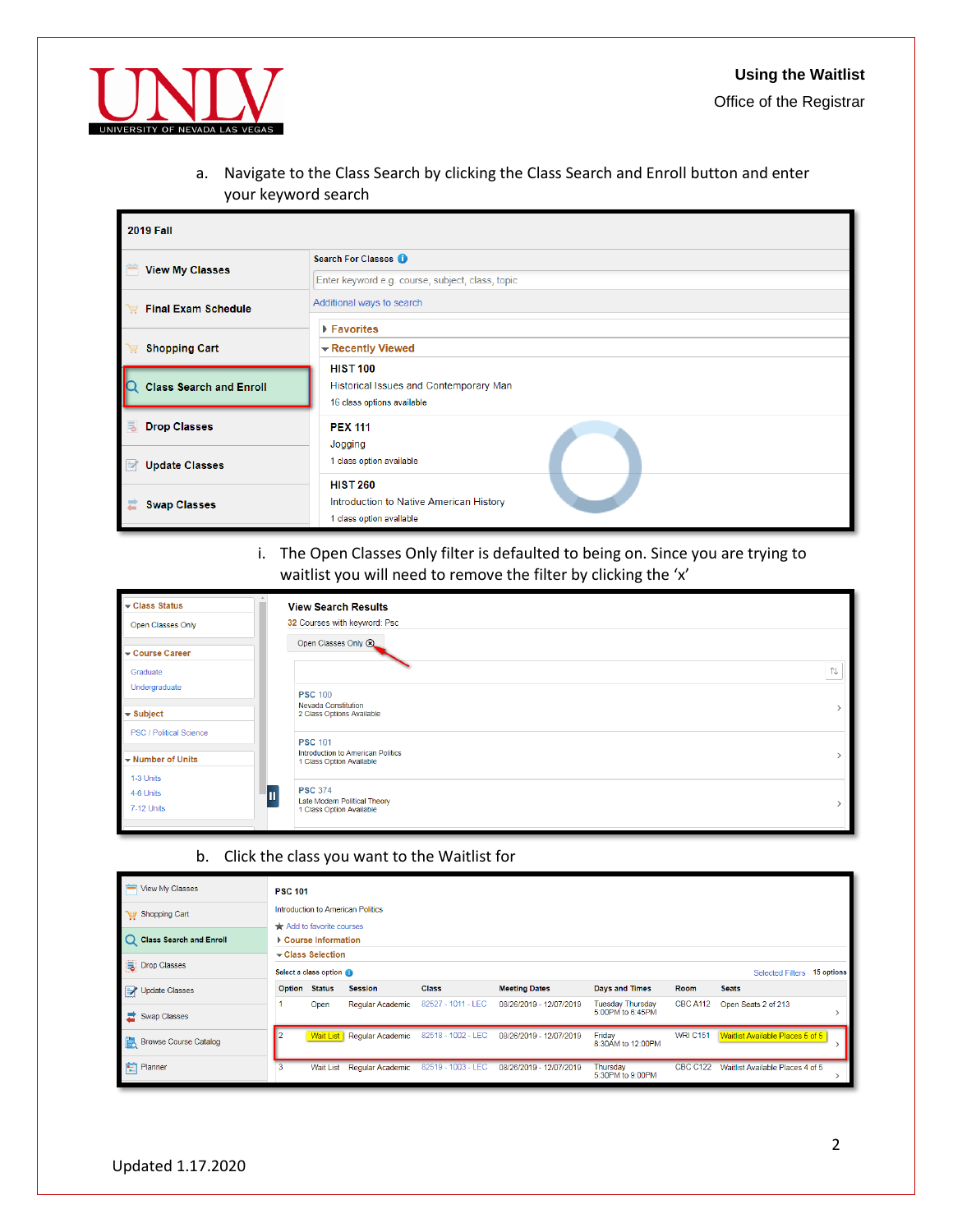

c. Click Next

| $\mathsf{X}$ Exit                                                       |                                                                                                         |                         | <b>Class Search and Enroll</b> |                          | $\leq$ Next $\geq$               |
|-------------------------------------------------------------------------|---------------------------------------------------------------------------------------------------------|-------------------------|--------------------------------|--------------------------|----------------------------------|
| <b>2019 Fall</b><br>Undergraduate<br>University of Nevada, Las Vegas    |                                                                                                         |                         |                                |                          |                                  |
| <b>Review Class Selection</b><br>$\sqrt{1}$<br><b>Visited</b>           | Step 1 of 4: Review Class Selection                                                                     |                         |                                |                          |                                  |
| <b>Review Class Preferences</b><br>$\overline{2}$<br><b>Not Started</b> | You have selected<br><b>PSC 101 Introduction to American Politics</b><br><b>Option Status Wait List</b> |                         |                                |                          |                                  |
| <b>Enroll or Add to Cart</b><br>3<br><b>Not Started</b>                 | <b>Class</b>                                                                                            | <b>Session</b>          | <b>Meeting Dates</b>           | Days and Times           | <b>Seats</b>                     |
| <b>Review and Submit</b><br>$\Delta$<br><b>Not Started</b>              | 82518 - 1002 - LEC                                                                                      | <b>Regular Academic</b> | 08/26/2019 - 12/07/2019        | Friday 8:30AM to 12:00PM | Waitlist Available Places 5 of 5 |

d. Click the Option to Waitlist if the class is full and click Accept

| <b>2019 Fall</b><br>Undergraduate<br>University of Nevada, Las Vegas |                                                                                    |
|----------------------------------------------------------------------|------------------------------------------------------------------------------------|
| <b>Review Class Selection</b><br>Complete                            | Accept<br>Step 2 of 4: Review Class Preferences                                    |
| <b>Review Class Preferences</b><br>$\sqrt{2}$<br>In Progress         | <b>PSC 101 Introduction to American Politics</b><br>82518 - 1002 - LEC - Wait List |
| <b>Enroll or Add to Cart</b><br>$\mathbf{3}$<br><b>Not Started</b>   | Yes<br>Add to waitlist if class is full?                                           |
| <b>Review and Submit</b><br>$\overline{4}$<br><b>Not Started</b>     |                                                                                    |

- i. Please note: If your class has more than one component (like a lecture and lab or lecture and discussion) and only ONE component is waitlisted you will still be on the waitlist for both
	- 1. In these classes, each seat in the larger section (usually the lecture) has a matching seat in the lab or discussion so you MUST be enrolled in BOTH. The smaller section will determine whether or not you get added to the class
- ii. You must change this to 'Yes' prior to adding the class to your shopping cart if you want to opt onto the waitlist
	- 1. If you are adding classes to your shopping cart prior to your enrollment appointment you can check the box even if the class is open. Then if it fills up before your appointment time you will have already opted onto the waitlist
- <span id="page-2-0"></span>e. Decide if you want to enroll on the Waitlist or add the class to your shopping cart from later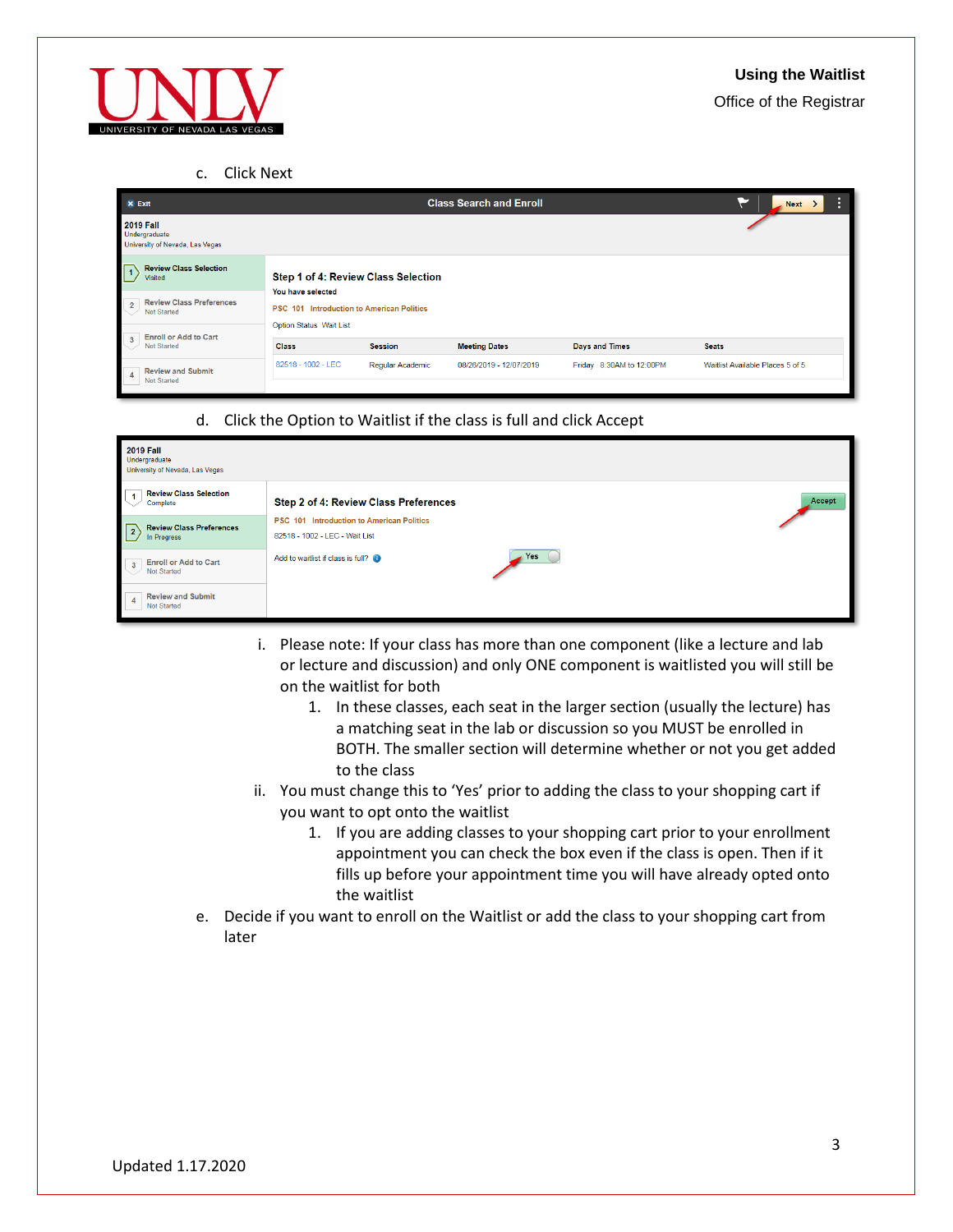# **Using the Waitlist**



| $x$ Exit                                                             | <b>Class Search and Enroll</b>                                          | <b>≮ Previous</b><br>Next > |
|----------------------------------------------------------------------|-------------------------------------------------------------------------|-----------------------------|
| <b>2019 Fall</b><br>Undergraduate<br>University of Nevada, Las Vegas |                                                                         |                             |
| <b>Review Class Selection</b><br>Complete                            | Step 3 of 4: Enroll or Add to Cart                                      |                             |
| <b>Review Class Preferences</b><br>$\overline{2}$<br>Complete        | Do you wish to enroll or add the class to your Shopping Cart?<br>Enroll |                             |
| $\sqrt{3}$<br><b>Enroll or Add to Cart</b><br>Visited                | Add to Shopping Cart                                                    |                             |
| <b>Review and Submit</b><br><b>Not Started</b>                       |                                                                         |                             |

- i. If you are trying to waitlist for a class but enroll in another section (or class) as a backup you should put the class in your shopping cart first
- f. Click submit to finish the transaction

| <b>2019 Fall</b><br>Undergraduate<br>University of Nevada, Las Vegas |                                                                                                                        |                  |                         |                          |                                  |
|----------------------------------------------------------------------|------------------------------------------------------------------------------------------------------------------------|------------------|-------------------------|--------------------------|----------------------------------|
| <b>Review Class Selection</b><br>Complete                            | Step 4 of 4: Review and Submit                                                                                         |                  |                         |                          | Submit                           |
| <b>Review Class Preferences</b><br>Complete                          | You have selected to add to your shopping cart<br>PSC 101 Introduction to American Politics<br>Option Status Wait List |                  |                         |                          |                                  |
| <b>Enroll or Add to Cart</b><br>Complete                             | <b>Class</b>                                                                                                           | <b>Session</b>   | <b>Meeting Dates</b>    | <b>Days and Times</b>    | <b>Seats</b>                     |
| <b>Review and Submit</b><br>$\sqrt{4}$                               | 82518 - 1002 - LEC                                                                                                     | Regular Academic | 08/26/2019 - 12/07/2019 | Friday 8:30AM to 12:00PM | Waitlist Available Places 5 of 5 |
| Visited                                                              | ▶ Class Preferences                                                                                                    |                  |                         |                          |                                  |

### i. Confirm you want to submit

| Option Status Wait List<br><b>Meeting Dates</b><br><b>Class</b><br>Days and Times<br><b>Seats</b><br><b>Session</b><br>82518 - 1002 - LEC<br>Friday 8:30AM to 12:00PM<br>Regular Academic<br>08/26/2019 - 12/07/2019<br>Waitlist Available Places 5 of 5<br>Class Preferences<br>Are you sure you want to submit? |  |
|-------------------------------------------------------------------------------------------------------------------------------------------------------------------------------------------------------------------------------------------------------------------------------------------------------------------|--|
|                                                                                                                                                                                                                                                                                                                   |  |
|                                                                                                                                                                                                                                                                                                                   |  |
| Yes<br><b>No</b>                                                                                                                                                                                                                                                                                                  |  |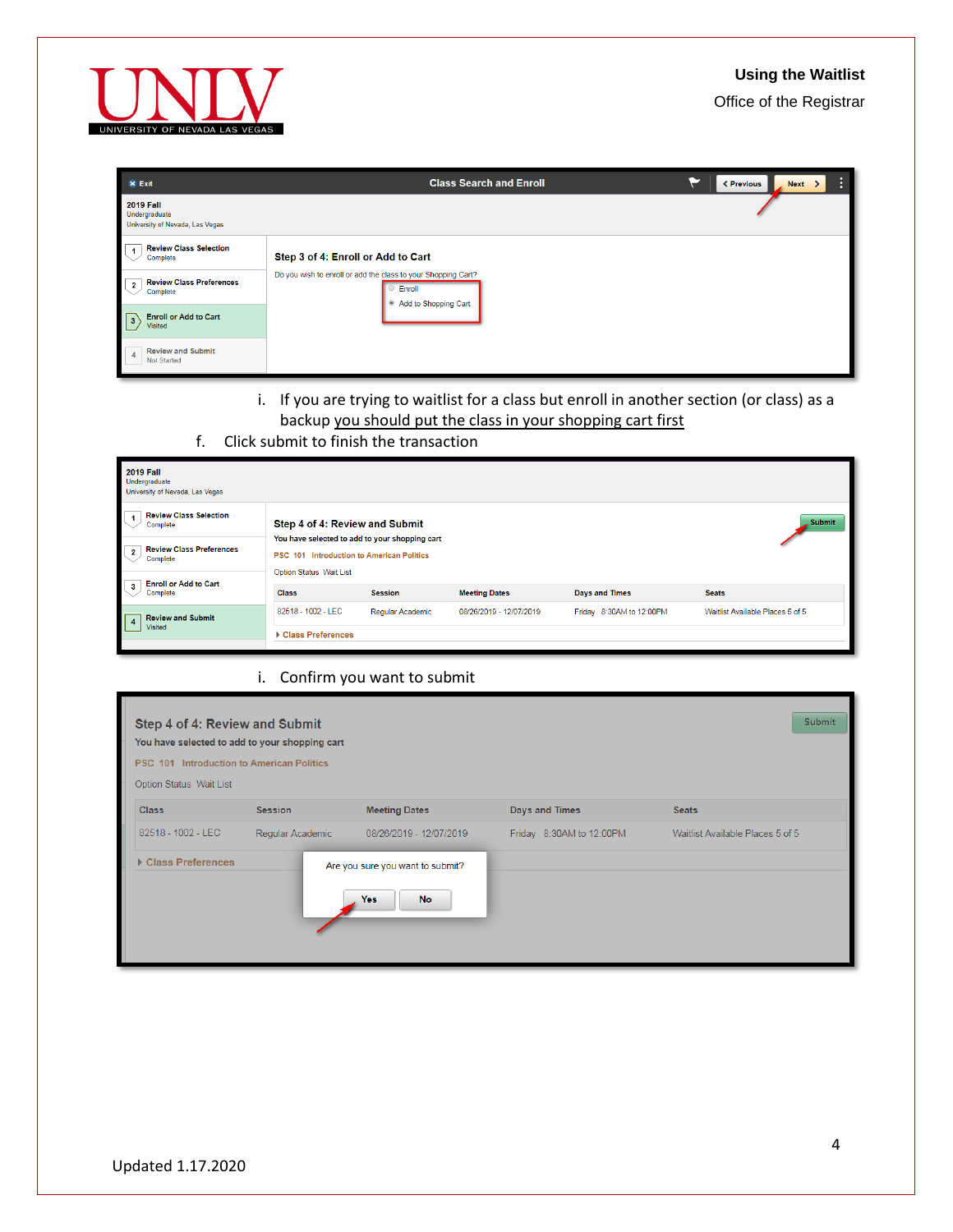

g. From your Shopping Cart, you will add the class the same way you would add an open class

| <b>2019 Fall</b><br>Undergraduate |                           |                    |                                             |                     |                                        |                    |                               |      |                                             |                       |
|-----------------------------------|---------------------------|--------------------|---------------------------------------------|---------------------|----------------------------------------|--------------------|-------------------------------|------|---------------------------------------------|-----------------------|
| View My Classes                   |                           |                    |                                             |                     |                                        |                    |                               |      | Enroll                                      | <b>Delete</b>         |
| Shopping Cart                     | <b>Your Shopping Cart</b> |                    |                                             |                     |                                        |                    |                               |      |                                             |                       |
| C Class Search and Enroll         | Select Availability Class |                    | <b>Description</b>                          | <b>Session</b>      | <b>Days and Times</b>                  | Room               | <b>Instructor Units Seats</b> |      |                                             | <b>Preferences</b>    |
| – Drop Classes                    | <b>Wait List</b>          | 82825 - 1003 - DIS | HIST 100 Hist Issu<br><b>Contem Society</b> | Regular<br>Academic | Monday 11:30AM to<br>12:20PM           | <b>CEB</b><br>203  | C. Loader                     | 4.00 | Waitlist<br>Available<br>Places<br>3 of 5   | Change<br>Preferences |
| Update Classes                    |                           |                    |                                             |                     |                                        |                    |                               |      |                                             |                       |
| Swap Classes                      |                           | 82823 - 1001 - LEC |                                             |                     | Monday Wednesday<br>10:00AM to 11:15AM | <b>CBC</b><br>A106 | C. Loader                     |      | Waitlist<br>Available<br>Places<br>57 of 66 |                       |
| <b>Browse Course Catalog</b>      |                           |                    |                                             |                     |                                        |                    |                               |      |                                             |                       |

i. If you did not select YES to opt onto the waitlist before adding it to your shopping cart, you will have to change your selection by clicking the Class Preferences link

| <b>Your Shopping Cart</b> |                            |                    |                     |                                          |                   |                             |      | Enroll                                            | <b>Delete</b>         |
|---------------------------|----------------------------|--------------------|---------------------|------------------------------------------|-------------------|-----------------------------|------|---------------------------------------------------|-----------------------|
| Select Availability Class |                            | <b>Description</b> | <b>Session</b>      | Days and Times                           |                   | Room Instructor Units Seats |      |                                                   | <b>Preferences</b>    |
| <b>Wait List</b>          | 26028 - 1002 - LEC ART 135 | Photography I      | Regular<br>Academic | Monday Wednesday 11:30AM<br>to $2.15$ PM | <b>HFA</b><br>277 | C. Cole                     | 3.00 | Waitlist<br>Available<br><b>Places</b><br>5 of 10 | Change<br>Preferences |

### h. Click Enroll and then click Yes to confirm

|                       | Select Availability Class |                    | <b>Description</b>                   | <b>Session</b>      | Days and Times                         | Room              | <b>Instructor Units Seats</b> |                                                      | <b>Preferences</b>    |
|-----------------------|---------------------------|--------------------|--------------------------------------|---------------------|----------------------------------------|-------------------|-------------------------------|------------------------------------------------------|-----------------------|
| $\boxed{\mathcal{G}}$ | <b>Wait List</b>          | 82825 - 1003 - DIS | HIST 100 Hist Issu<br>Contem Society | Regular<br>Academic | Monday 11:30AM to<br>12:20PM           | <b>CEB</b><br>203 | C. Loader 4.00                | Waitlist<br>Available<br><b>Places</b><br>$3$ of $5$ | Change<br>Preferences |
|                       |                           | 82823 - 1001 - LEC |                                      |                     | Monday Wednesday<br>10:00AM to 11:15AM | CBC<br>A106       | C. Loader                     | <b>Waitlist</b><br>Available<br><b>Places</b>        |                       |
|                       |                           |                    | Are you sure you want to enroll?     |                     |                                        |                   |                               | 57 of 66                                             |                       |

i. Your results will show your initial waitlist position number

| $\mathscr{A}$ | HIST 100 - Historical Issues and Contemporary Man<br>Class 82825 is full. You have been placed on the wait list in position number 1. |  |  |  |  |  |  |  |  |  |  |  |  |  |  |  |  |  |  |
|---------------|---------------------------------------------------------------------------------------------------------------------------------------|--|--|--|--|--|--|--|--|--|--|--|--|--|--|--|--|--|--|
|               |                                                                                                                                       |  |  |  |  |  |  |  |  |  |  |  |  |  |  |  |  |  |  |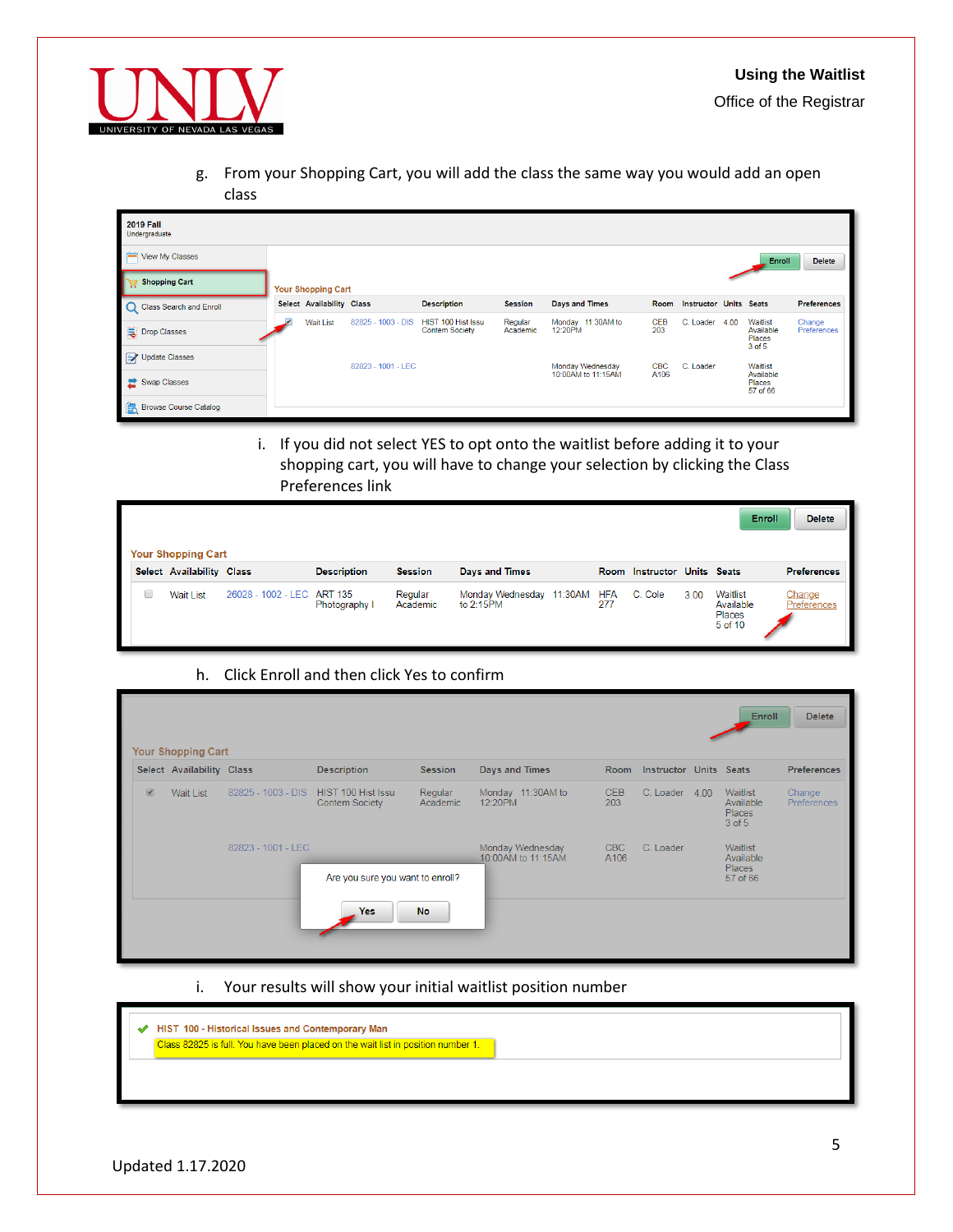

i. You can also see this by viewing your class schedule (list view)

| <b>2019 Fall</b><br>Undergraduate   |                       |                             |                                   |                            |                                                                  |                                                     |                                |               |  |
|-------------------------------------|-----------------------|-----------------------------|-----------------------------------|----------------------------|------------------------------------------------------------------|-----------------------------------------------------|--------------------------------|---------------|--|
| View My Classes                     |                       |                             |                                   | <b>By Class</b>            |                                                                  | By Date                                             |                                |               |  |
| Shopping Cart                       | Show Enrolled Classes |                             |                                   |                            | Show Waitlisted Classes<br><b>Show Dropped Classes</b><br>$\Box$ |                                                     |                                |               |  |
| <b>Class Search and Enroll</b><br>Q |                       |                             |                                   |                            |                                                                  | My Custom Textbook List                             |                                |               |  |
| ß.<br><b>Drop Classes</b>           |                       |                             | HIST 100 Hist Issu Contem Society |                            |                                                                  |                                                     |                                |               |  |
| Update Classes                      | <b>Status</b>         |                             | <b>Waitlist Position</b>          | <b>Units</b> Grading Basis | Grade                                                            | <b>Academic Program</b>                             | <b>Requirement Designation</b> |               |  |
| Swap Classes                        | Waiting               | 1st                         |                                   | 4.00 Letter Grade          |                                                                  | Undergraduate Degree-Seeking                        |                                |               |  |
| <b>Browse Course Catalog</b>        | <b>Class</b>          |                             |                                   | <b>Start/End Dates</b>     |                                                                  | Days and Times                                      | Room                           |               |  |
| Planner                             | 82823 - 1001 - I FC   |                             |                                   | 08/26/2019 - 12/07/2019    |                                                                  | Days: Monday Wednesday<br>Times: 10:00AM to 11:15AM | <b>CBC A106</b>                | $\mathcal{E}$ |  |
| Enroll by My Requirements           | 82825 - 1003 - DIS    |                             |                                   | 08/26/2019 - 12/07/2019    |                                                                  | Days: Monday<br>Times: 11:30AM to 12:20PM           | <b>CEB 203</b>                 |               |  |
|                                     |                       | <b>Enrollment Deadlines</b> |                                   |                            |                                                                  |                                                     |                                |               |  |

- 1. The number on your class schedule is dynamic so as you move up the waitlist, the number will update to show your new position
- j. The waitlists will run daily and as seats open, students who are waitlisted will be added in order of their waitlist position (1, 2, 3, etc.)
- k. Waitlisted classes will not be calculated into your total tuition charges unless/until you are added into the class
	- i. You will be notified of a waitlist addition via email and can view new charges on your MyUNLV account
	- ii. Please see the Term Calendar for specific information regarding payment deadlines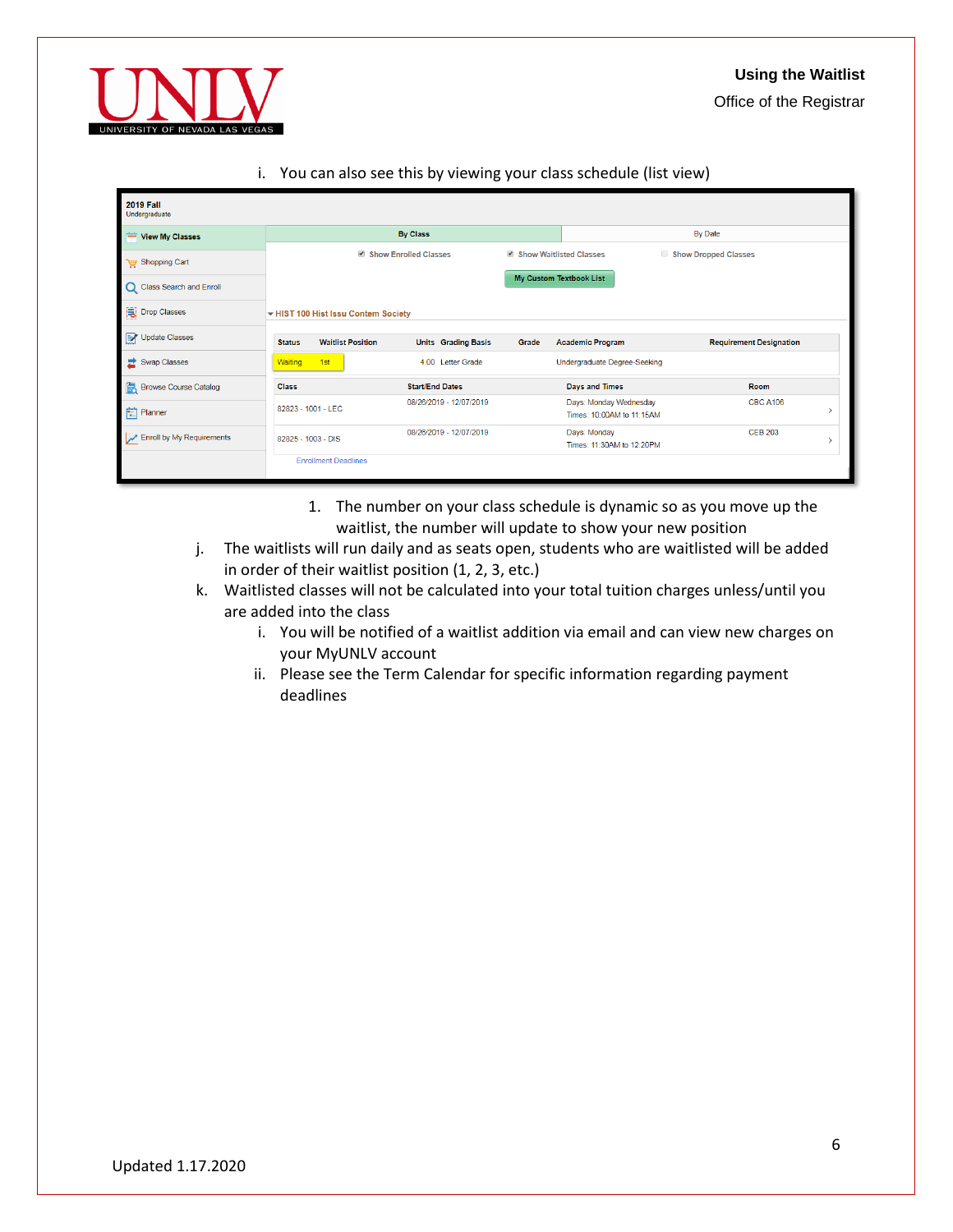

#### **Swapping to the waitlist**

If you want to waitlist for a class but need to have another course or another section as a backup, you can do so by swapping onto your desired waitlist. Please note: If you do not follow the steps below exactly, this will not work and you will either be skipped over or removed from your waitlist.

2. First, add to the open section or course that will be your "safety" or "back-up" following the normal enrollment steps

| <b>2019 Fall</b><br>Undergraduate   |                                                              |                            |                         |                                |                                          |                                |                                  |
|-------------------------------------|--------------------------------------------------------------|----------------------------|-------------------------|--------------------------------|------------------------------------------|--------------------------------|----------------------------------|
| View My Classes                     |                                                              |                            | <b>By Class</b>         |                                |                                          | By Date                        |                                  |
| Shopping Cart                       |                                                              | Show Enrolled Classes      |                         | Show Waitlisted Classes        |                                          | Show Dropped Classes           |                                  |
| <b>Class Search and Enroll</b><br>Q |                                                              |                            |                         | <b>My Custom Textbook List</b> |                                          |                                |                                  |
| 号 Drop Classes                      | HIST 260 Intro to Native Amer Hist                           |                            |                         |                                |                                          |                                |                                  |
| Update Classes                      | <b>Status</b>                                                | <b>Units</b> Grading Basis | Grade                   | <b>Academic Program</b>        |                                          | <b>Requirement Designation</b> |                                  |
| <b>Swap Classes</b><br>z            | Enrolled                                                     | 3.00 Letter Grade          |                         | Undergraduate Degree-Seeking   |                                          |                                |                                  |
| <b>Browse Course Catalog</b>        | <b>Class</b>                                                 |                            | <b>Start/End Dates</b>  |                                | <b>Days and Times</b>                    |                                | Room                             |
| 倱                                   | 86184 - 1001 - LEC                                           |                            | 08/26/2019 - 12/07/2019 |                                | Days: Tuesday Thursday                   |                                | <b>WRI C239</b><br>$\rightarrow$ |
| 筒<br>Planner                        |                                                              |                            |                         |                                | Times: 8:30AM to 9:45AM                  |                                |                                  |
| Enroll by My Requirements           | <b>Enrollment Deadlines</b><br>▼ PSC 101 Intro Amer Politics |                            |                         |                                |                                          |                                |                                  |
|                                     | <b>Status</b>                                                | <b>Units</b> Grading Basis | Grade                   | <b>Academic Program</b>        |                                          | <b>Requirement Designation</b> |                                  |
|                                     | Enrolled                                                     | 4.00 Letter Grade          |                         | Undergraduate Degree-Seeking   |                                          |                                |                                  |
|                                     | <b>Class</b>                                                 |                            | <b>Start/End Dates</b>  |                                | <b>Days and Times</b>                    |                                | Room                             |
|                                     | 82521 - 1005 - LEC                                           |                            | 08/26/2019 - 12/07/2019 |                                | Days: Tuesday<br>Times: 5:30PM to 9:00PM |                                | <b>CBC C122</b><br>$\rightarrow$ |
|                                     | <b>Enrollment Deadlines</b>                                  |                            |                         |                                |                                          |                                |                                  |

- a. Add the desired section (the one that you will be waitlisting for and put it in your shopping cart using the steps [above](#page-2-0)
- b. Once the course is in your shopping cart click on the SWAP Classes option and select the class you would like to swap FROM

| <b>2019 Fall</b><br>Undergraduate<br>University of Nevada, Las Vegas | Change                                                                                                            |
|----------------------------------------------------------------------|-------------------------------------------------------------------------------------------------------------------|
| View My Classes                                                      | <b>Swap Classes</b><br>Search                                                                                     |
| Shopping Cart                                                        | Select the class you wish to swap then select the class you wish to replace it with.                              |
| C Class Search and Enroll                                            | <b>Swap This Class</b><br>Select from your schedule                                                               |
| 号 Drop Classes                                                       |                                                                                                                   |
| Update Classes                                                       | DAN 108: Pilates I (84739)<br>HIST 260: Intro to Native Amer Hist (86184)<br>PSC 101: Intro Amer Politics (82521) |
| Swap Classes                                                         | <b>Class Search</b>                                                                                               |
| <b>Browse Course Catalog</b>                                         | Or<br>Select from Shopping Cart                                                                                   |
| <b>E</b> Planner                                                     |                                                                                                                   |
| Enroll by My Requirements                                            | Or<br><b>Enter Class Number</b>                                                                                   |
|                                                                      |                                                                                                                   |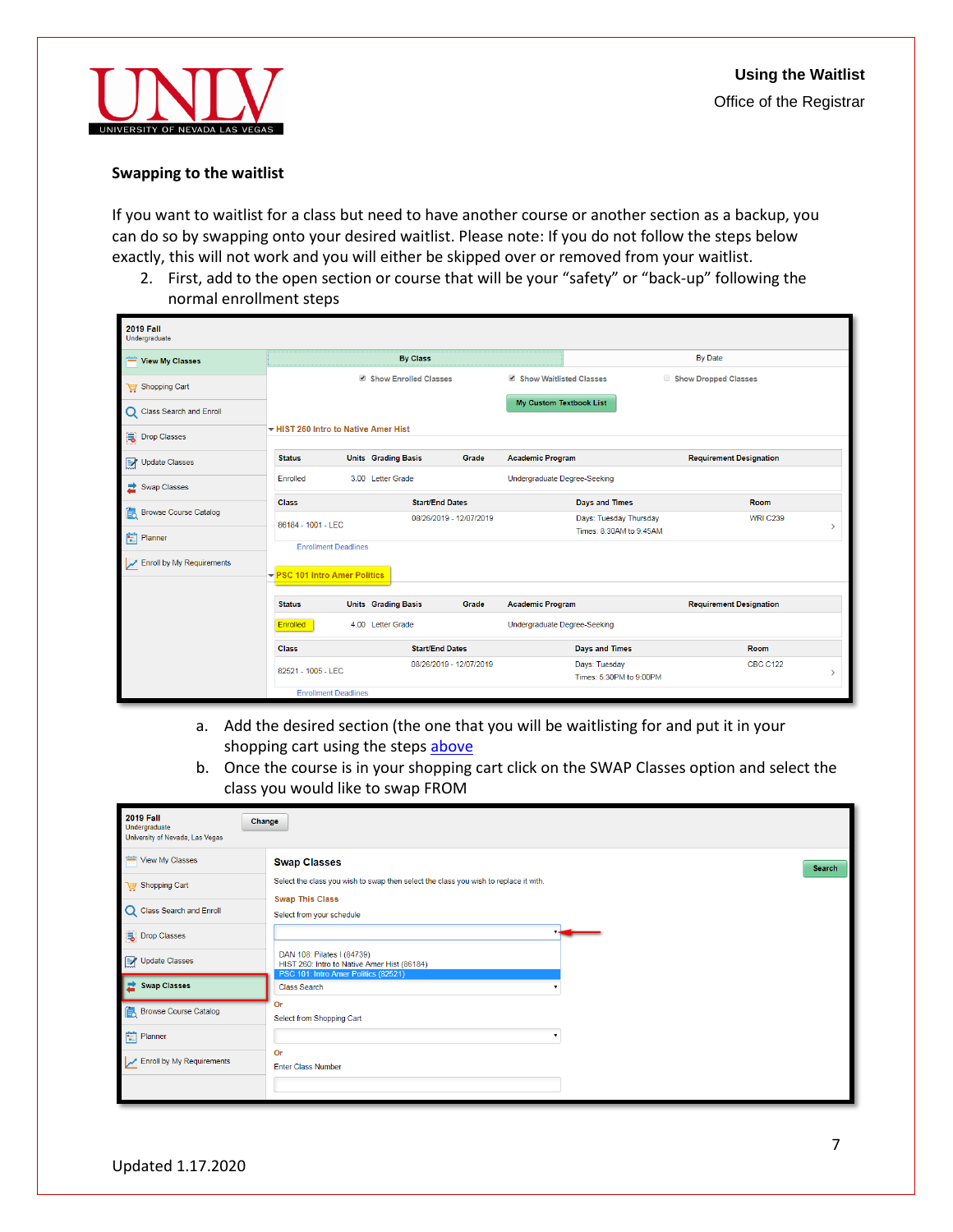#### **Using the Waitlist**



Office of the Registrar

- i. This is the open section that you are using as the back-up
- c. Select the class you want to waitlist for from the drop down menu (it is already in your shopping cart) and click Select

| <b>2019 Fall</b><br>Change<br>Undergraduate<br>University of Nevada, Las Vegas |                                                                                      |
|--------------------------------------------------------------------------------|--------------------------------------------------------------------------------------|
| View My Classes                                                                | <b>Swap Classes</b><br>Search                                                        |
| Shopping Cart                                                                  | Select the class you wish to swap then select the class you wish to replace it with. |
| C Class Search and Enroll                                                      | <b>Swap This Class</b><br>Select from your schedule                                  |
| 号 Drop Classes                                                                 | PSC 101: Intro Amer Politics (82521)                                                 |
| Update Classes                                                                 | <b>With This Class</b><br>Search for Classes                                         |
| Swap Classes                                                                   | <b>Class Search</b>                                                                  |
| <b>Browse Course Catalog</b>                                                   | Or<br>Select from Shopping Cart                                                      |
| <b>Fig.</b> Planner                                                            |                                                                                      |
| Enroll by My Requirements                                                      | PSC 101-1002 LEC (82518)<br><b>Enter Class Number</b>                                |
|                                                                                |                                                                                      |

- d. Click Search to retrieve the class from your shopping cart
- e. Confirm your swap and click submit
	- i. You are going to swap FROM the open section TO the waitlist

| <b>2019 Fall</b><br>Undergraduate<br>University of Nevada, Las Vegas                                                |                                                                                                              |                  |                         |                          |                                  |
|---------------------------------------------------------------------------------------------------------------------|--------------------------------------------------------------------------------------------------------------|------------------|-------------------------|--------------------------|----------------------------------|
| <b>Review Class Selection</b><br>Complete<br><b>Review Class Preferences</b><br>$\overline{\mathbf{2}}$<br>Complete | Step 3 of 3: Confirm Class Swap<br>You are replacing this Class<br>PSC 101 Introduction to American Politics |                  |                         |                          | $\blacktriangleright$ Submit     |
| <b>Confirm Class Swap</b>                                                                                           | <b>Class</b>                                                                                                 | <b>Session</b>   | <b>Meeting Dates</b>    | Days and Times           | <b>Seats</b>                     |
| $\overline{\mathbf{3}}$<br><b>Visited</b>                                                                           | 82521 - 1005 - LEC                                                                                           | Regular Academic | 08/26/2019 - 12/07/2019 | Tuesday 5:30PM to 9:00PM | Waitlist Available Places 5 of 5 |
|                                                                                                                     | <b>With this Class</b><br>PSC 101 Introduction to American Politics<br>Option Status Wait List               |                  |                         |                          |                                  |
|                                                                                                                     | <b>Class</b>                                                                                                 | <b>Session</b>   | <b>Meeting Dates</b>    | Days and Times           | <b>Seats</b>                     |
|                                                                                                                     | 82518 - 1002 - LEC                                                                                           | Regular Academic | 08/26/2019 - 12/07/2019 | Friday 8:30AM to 12:00PM | Waitlist Available Places 5 of 5 |
|                                                                                                                     | ▶ Class Preferences                                                                                          |                  |                         |                          |                                  |

ii. The swap function protects your enrollment so it will not remove you from the open class you are currently enrolled in until you can be added by the waitlist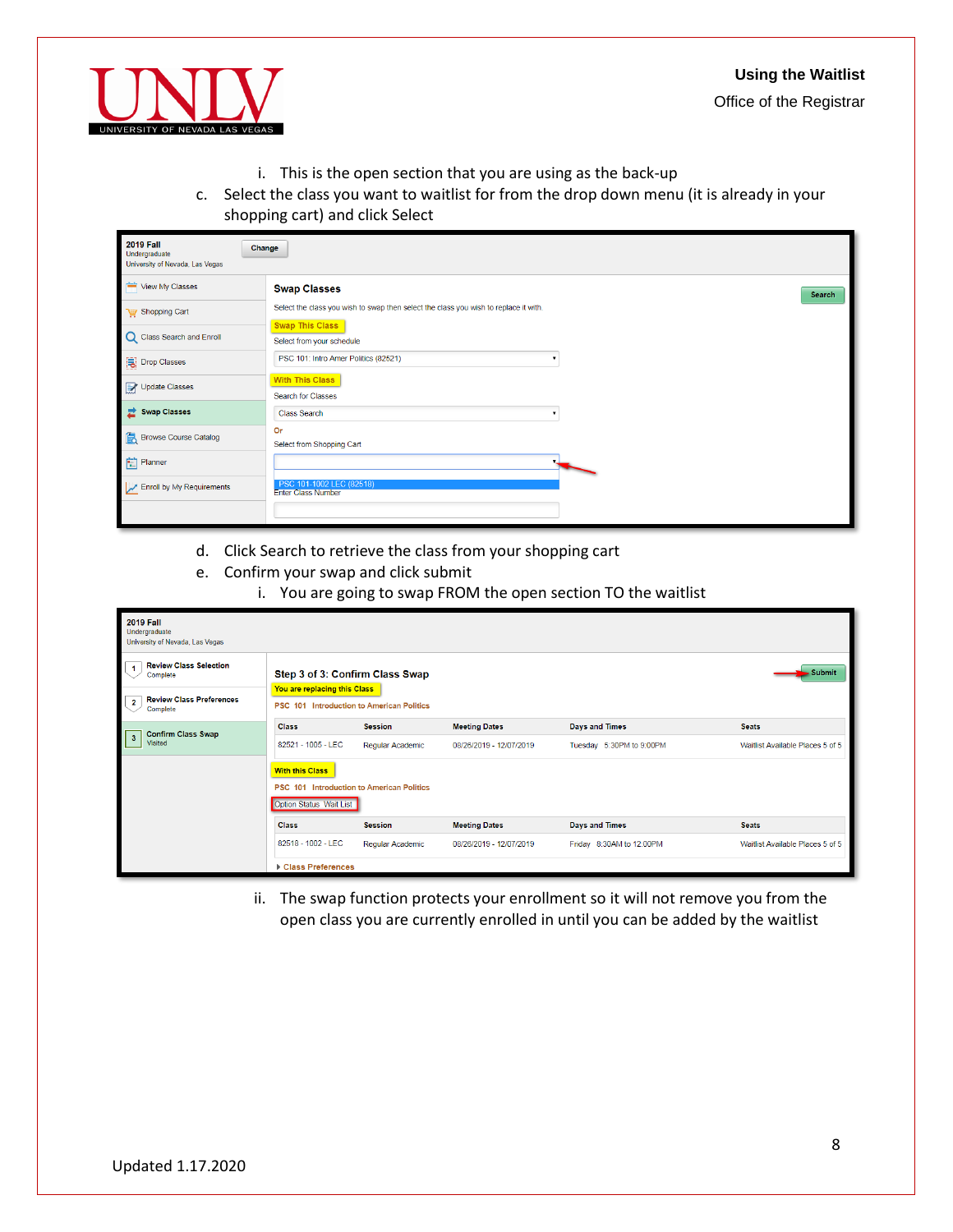# **Using the Waitlist**

Office of the Registrar



## f. Click Yes to confirm your submission

| Step 3 of 3: Confirm Class Swap<br>You are replacing this Class<br><b>PSC 101 Introduction to American Politics</b> |                  |                                                      |                          | <b>Submit</b>                    |
|---------------------------------------------------------------------------------------------------------------------|------------------|------------------------------------------------------|--------------------------|----------------------------------|
| <b>Class</b>                                                                                                        | <b>Session</b>   | <b>Meeting Dates</b>                                 | Days and Times           | <b>Seats</b>                     |
| 82521 - 1005 - LEC                                                                                                  | Regular Academic | 08/26/2019 - 12/07/2019                              | Tuesday 5:30PM to 9:00PM | Waitlist Available Places 5 of 5 |
| <b>With this Class</b><br>PSC 101 Introduction to American P<br><b>Option Status Wait List</b>                      |                  | Are you sure you want to submit?<br><b>Yes</b><br>No |                          |                                  |
| <b>Class</b>                                                                                                        | <b>Session</b>   |                                                      | Days and Times           | <b>Seats</b>                     |
| 82518 - 1002 - LEC                                                                                                  | Regular Academic | 08/26/2019 - 12/07/2019                              | Friday 8:30AM to 12:00PM | Waitlist Available Places 5 of 5 |
| Class Preferences                                                                                                   |                  |                                                      |                          |                                  |

# g. You will receive a status message with your waitlist position number

| <b>2019 Fall</b><br>Undergraduate<br>University of Nevada, Las Vegas |                                                                                                   |
|----------------------------------------------------------------------|---------------------------------------------------------------------------------------------------|
| View My Classes                                                      | Swap PSC 101 - Introduction to American Politics with PSC 101 - Introduction to American Politics |
| Shopping Cart                                                        | Class 82518 is full. You have been placed on the wait list in position number 1.                  |
| Class Search and Enroll                                              |                                                                                                   |
| <b>号</b> Drop Classes                                                |                                                                                                   |
| <b>Update Classes</b><br>$\blacksquare$                              |                                                                                                   |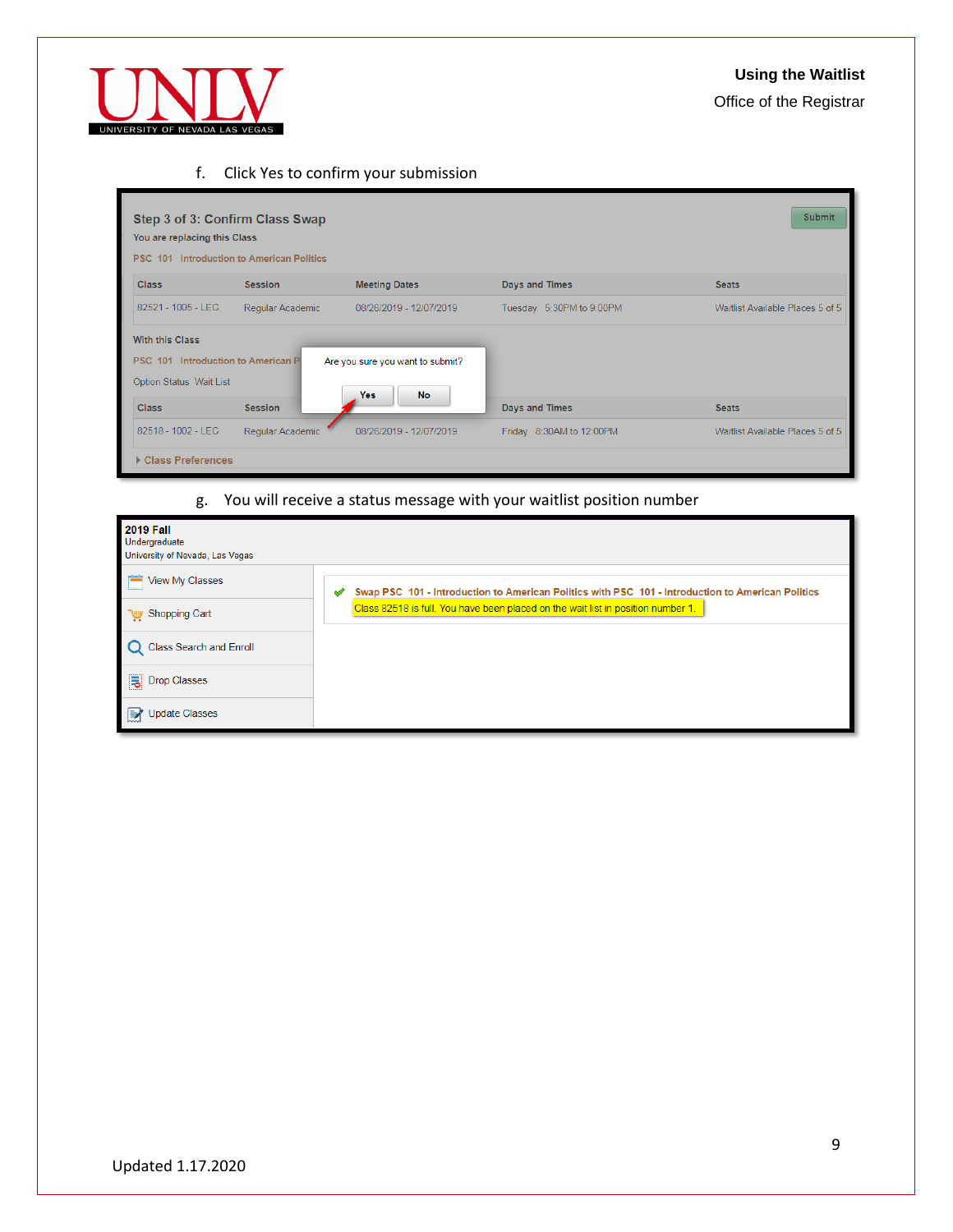

- Office of the Registrar
- h. You will now see BOTH sections on your class schedule, and your desired section will show you your waitlist position

|               | PSC 101 Intro Amer Politics         |                            |                            |                                     |                                                     |                                          |
|---------------|-------------------------------------|----------------------------|----------------------------|-------------------------------------|-----------------------------------------------------|------------------------------------------|
| <b>Status</b> |                                     | <b>Units</b> Grading Basis | Grade                      | <b>Academic Program</b>             |                                                     | <b>Requirement Designation</b>           |
| Enrolled      |                                     | 4.00 Letter Grade          |                            | <b>Undergraduate Degree-Seeking</b> |                                                     |                                          |
| <b>Class</b>  |                                     | <b>Start/End Dates</b>     |                            |                                     | <b>Days and Times</b>                               | <b>Room</b>                              |
|               | 82521 - 1005 - LEC                  |                            | 08/26/2019 - 12/07/2019    |                                     | Days: Tuesday<br>Times: 5:30PM to 9:00PM            | <b>CBC C122</b><br>$\mathbf{\mathbf{S}}$ |
|               | <b>Enrollment Deadlines</b>         |                            |                            |                                     |                                                     |                                          |
|               | - HIST 100 Hist Issu Contem Society |                            |                            |                                     |                                                     |                                          |
| <b>Status</b> | <b>Waitlist Position</b>            |                            | <b>Units</b> Grading Basis | Grade                               | <b>Academic Program</b>                             | <b>Requirement Designation</b>           |
| Waiting       | 1st                                 |                            | 4.00 Letter Grade          |                                     | Undergraduate Degree-Seeking                        |                                          |
| <b>Class</b>  |                                     | <b>Start/End Dates</b>     |                            |                                     | <b>Days and Times</b>                               | Room                                     |
|               | 82823 - 1001 - LEC                  | 08/26/2019 - 12/07/2019    |                            |                                     | Days: Monday Wednesday<br>Times: 10:00AM to 11:15AM | <b>CBC A106</b><br>$\mathcal{P}$         |
|               | 82825 - 1003 - DIS                  | 08/26/2019 - 12/07/2019    |                            |                                     | Days: Monday<br>Times: 11:30AM to 12:20PM           | <b>CFB 203</b><br>$\mathcal{E}$          |
|               | <b>Enrollment Deadlines</b>         |                            |                            |                                     |                                                     |                                          |
|               | <b>PSC 101 Intro Amer Politics</b>  |                            |                            |                                     |                                                     |                                          |
| <b>Status</b> | <b>Waitlist Position</b>            |                            | <b>Units</b> Grading Basis | Grade                               | <b>Academic Program</b>                             | <b>Requirement Designation</b>           |
| Waiting       | 1st                                 |                            | 4.00 Letter Grade          |                                     | Undergraduate Degree-Seeking                        |                                          |

- <span id="page-9-1"></span><span id="page-9-0"></span>i. Please note: IF you waitlist for a class that has a lecture and lab or discussion they are going to remain linked if you try and drop the section you are enrolled in, it will leave you on the waitlist for the discussion or lab only. This will cause the waitlist to skip you since you will no longer have the lecture attached
	- 1. If you have done a waitlist swap for multiple sections of the same lecture/lab or lecture/discussion class and decided that you no longer wish to take EITHER section of a class, contact the Registrar's Office so that we can assist you in dropping
	- 2. If you have done a waitlist swap for multiple sections of the same class with only one component (lecture only) and decide you no longer want to take the class you can drop both sections of the course as usual
	- 3. If you have done a waitlist swap for two different courses and decide you no longer want to take the class you can drop both courses as usual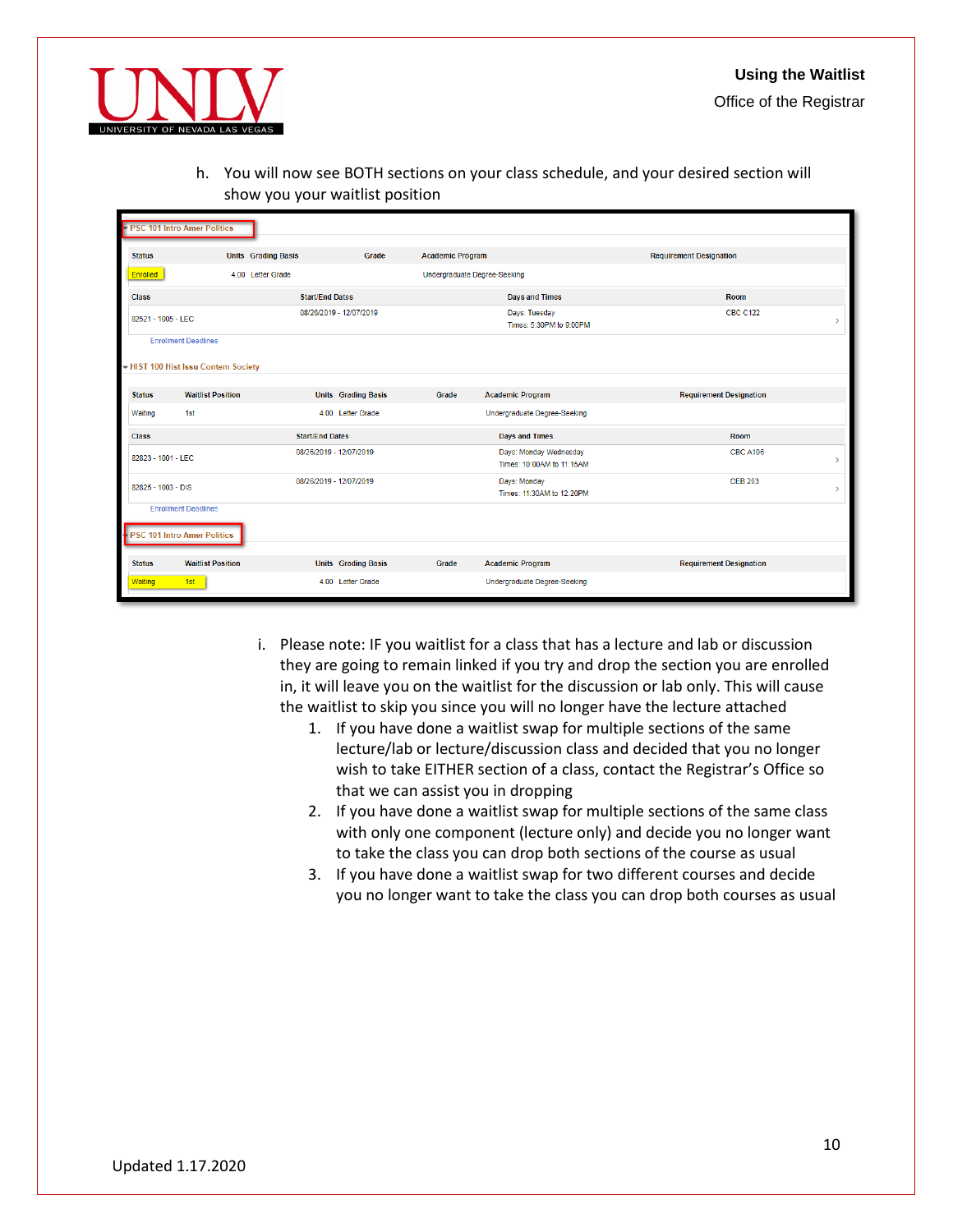

#### **Dropping from the Waitlist**

You can remove yourself from any waitlist if you no longer wish to be added to the class. Please note that any applicable late registration or payment fees will be assessed if you are added to the class after the first day of the semester. You may wish to remove yourself from the waitlist to avoid these fees. Please see the not[e above](#page-9-1) regarding waitlist swaps for classes with a lecture and a lab for dropping in that circumstance.

### 3. Navigate to the drop option in the enrollment tile to drop yourself from the waitlist

| <b>2019 Fall</b><br>Undergraduate |                             |                            |                         |       |                              |                                                   |                                |                |  |
|-----------------------------------|-----------------------------|----------------------------|-------------------------|-------|------------------------------|---------------------------------------------------|--------------------------------|----------------|--|
| View My Classes                   |                             |                            | <b>By Class</b>         |       |                              |                                                   | By Date                        |                |  |
| Shopping Cart                     |                             |                            | Show Enrolled Classes   |       | Show Waitlisted Classes      | $\Box$                                            | <b>Show Dropped Classes</b>    |                |  |
| Q Class Search and Enroll         |                             |                            |                         |       | My Custom Textbook List      |                                                   |                                |                |  |
| <b>同</b> Drop Classes             | DAN 108 Pilates I           |                            |                         |       |                              |                                                   |                                |                |  |
| Update Classes                    | <b>Status</b>               | <b>Units</b> Grading Basis |                         | Grade | <b>Academic Program</b>      |                                                   | <b>Requirement Designation</b> |                |  |
| Swap Classes                      | Enrolled                    | 1.00 Letter Grade          |                         |       | Undergraduate Degree-Seeking |                                                   |                                |                |  |
| <b>Browse Course Catalog</b>      | <b>Class</b>                |                            | <b>Start/End Dates</b>  |       |                              | <b>Days and Times</b>                             |                                | <b>Room</b>    |  |
| $P$ lanner                        | 84739 - 1003 - LEC          |                            | 08/26/2019 - 12/07/2019 |       |                              | Days: Tuesday Thursday<br>Times: 1:00PM to 2:15PM |                                | <b>MPE 506</b> |  |
| Enroll by My Requirements         | <b>Enrollment Deadlines</b> |                            |                         |       |                              |                                                   |                                |                |  |

## a. Select the waitlisted class you would like to drop and click Drop Selected Classes i. Pay very close attention that you selected the correct class

|                | <b>2019 Fall</b><br>Undergraduate         |        |                                     |                                                |                                     |                    |                                               |      |              |
|----------------|-------------------------------------------|--------|-------------------------------------|------------------------------------------------|-------------------------------------|--------------------|-----------------------------------------------|------|--------------|
|                | <b>Select Classes to Drop</b><br>Complete |        | Step 1 of 2: Select Classes to Drop |                                                |                                     |                    |                                               |      |              |
|                | <b>Review Classes to Drop</b>             |        | Select Class                        | <b>Description</b>                             | Days and Times                      | Room               | Instructor                                    |      | Units Status |
| $\overline{2}$ | <b>Not Started</b>                        |        | 84739 - 1003 - LEC                  | DAN 108 Pilates I                              | Tuesday Thursday 1:00PM to 2:15PM   | <b>MPE 506</b>     | S. De Borger.<br>L. Kavouras,<br>J. Ricciardi | 1.00 | Enrolled     |
|                |                                           |        | 82825 - 1003 - DIS                  | HIST 100 Hist Issu Contem Society              | Monday 11:30AM to 12:20PM           | <b>CEB 203</b>     | M. Estrada Calderon,<br>C. Loader             | 0.00 | Waiting      |
|                |                                           |        | 82823 - 1001 - LEC                  |                                                | Monday Wednesday 10:00AM to 11:15AM | CBC A106 C. Loader |                                               |      |              |
|                |                                           | ∩      | 86184 - 1001 - LEC                  | HIST 260 Intro to Native Amer Hist             | Tuesday Thursday 8:30AM to 9:45AM   | WRI C239 N. Dodge  |                                               | 3.00 | Enrolled     |
|                |                                           | $\Box$ | 82518 - 1002 - LEC                  | PSC 101 Intro Amer Politics                    | Friday 8:30AM to 12:00PM            |                    | WRI C151 K. Francis                           | 4.00 | Waiting      |
|                |                                           | ∩      |                                     | 82521 - 1005 - LEC PSC 101 Intro Amer Politics | Tuesday 5:30PM to 9:00PM            |                    | CBC C122 D. Mirjanian                         | 4.00 | Enrolled     |